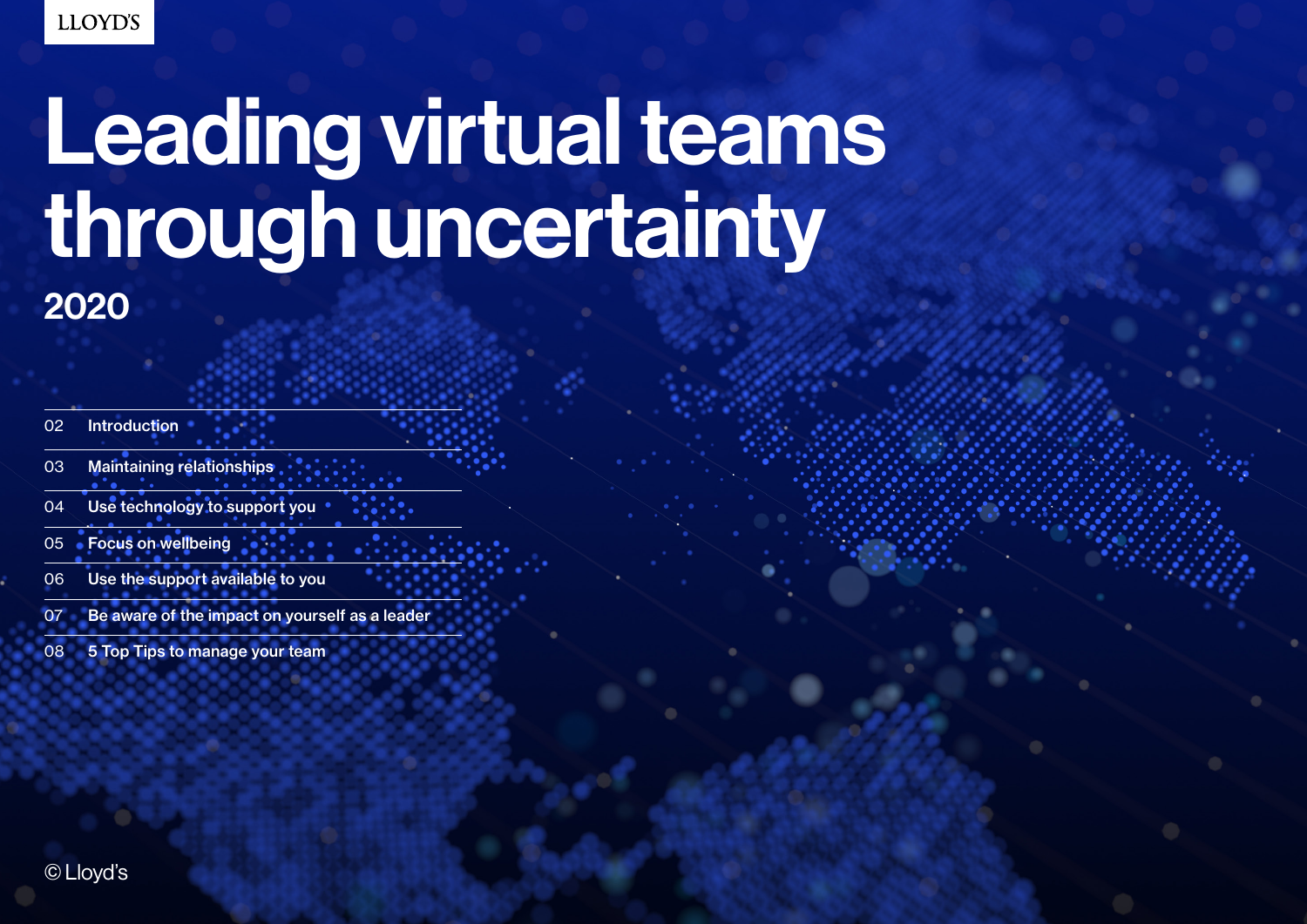## Leading virtual teams through uncertainty

2020

Working from home is not a new concept – but managing teams which are largely (or even entirely) based remotely pushes virtual working to another level.

This presents leaders and employees with new challenges on a daily basis – but these challenges can be overcome with effective planning and leadership.

Here are four key areas leaders should focus on to ensure their team thrive in a virtual set-up through challenging circumstances.

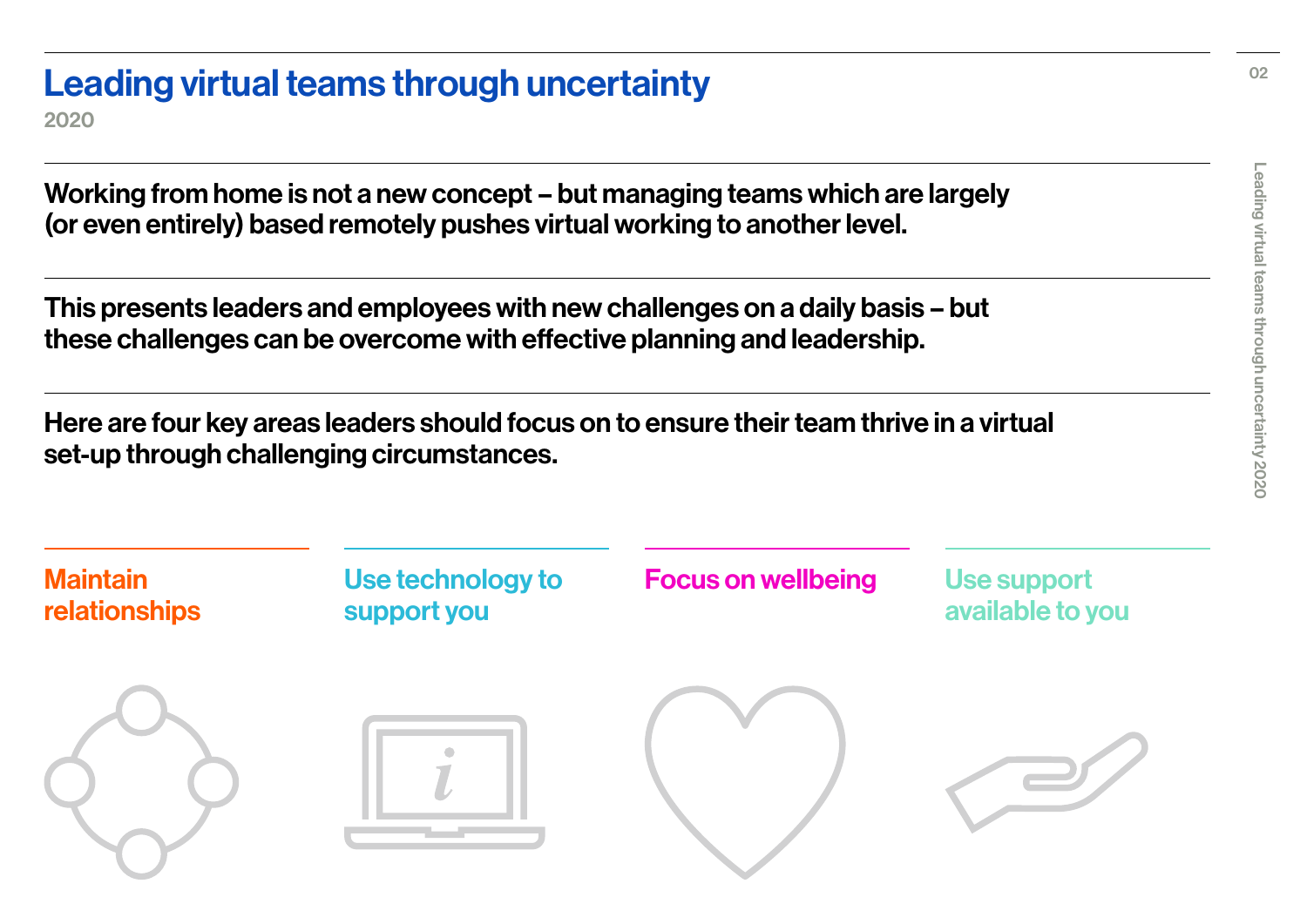### Maintaining relationships. What can I do?

#### **Maintain** relationships



Be flexible – employees may need more flexibility than normal as they deal with changes in their working patterns and family commitments.

Make time to be personal – recognising that employees will be dealing with these challenges in different ways. Some employees may have family or friends personally affected or be particularly anxious. Flex your style to support employees as needed. Keep your diary up to date and visible so people know when you are contactable.

Connect with those on long term sick / parental leave – make contact to check in on how they are and how they want to keep in touch during this time recognising that they may be feeling particularly vulnerable.

Find a pattern for staying in touch with employees that works – making sure employees feel connected but not micro-managed. It's important people are clear what they are working on and expected standards. Prioritise tasks and deliverables not the time that is worked.

Trust your employees to deliver. Continue to have 1:1's to track progress and check-in – and make time for team interaction too so that teams are working efficiently and keeping social interactions with each-other.

Ensure yourself and your employees have the tools to work remotely – ensuring people have laptops, charging cables, and headsets to create their own home working situation. Discuss with employees the challenges they may be finding as they work remotely.

Celebrate achievements – in a crisis, it's easy to think negatively. Take time to celebrate achievements in the team and bring positive thinking into interactions with people.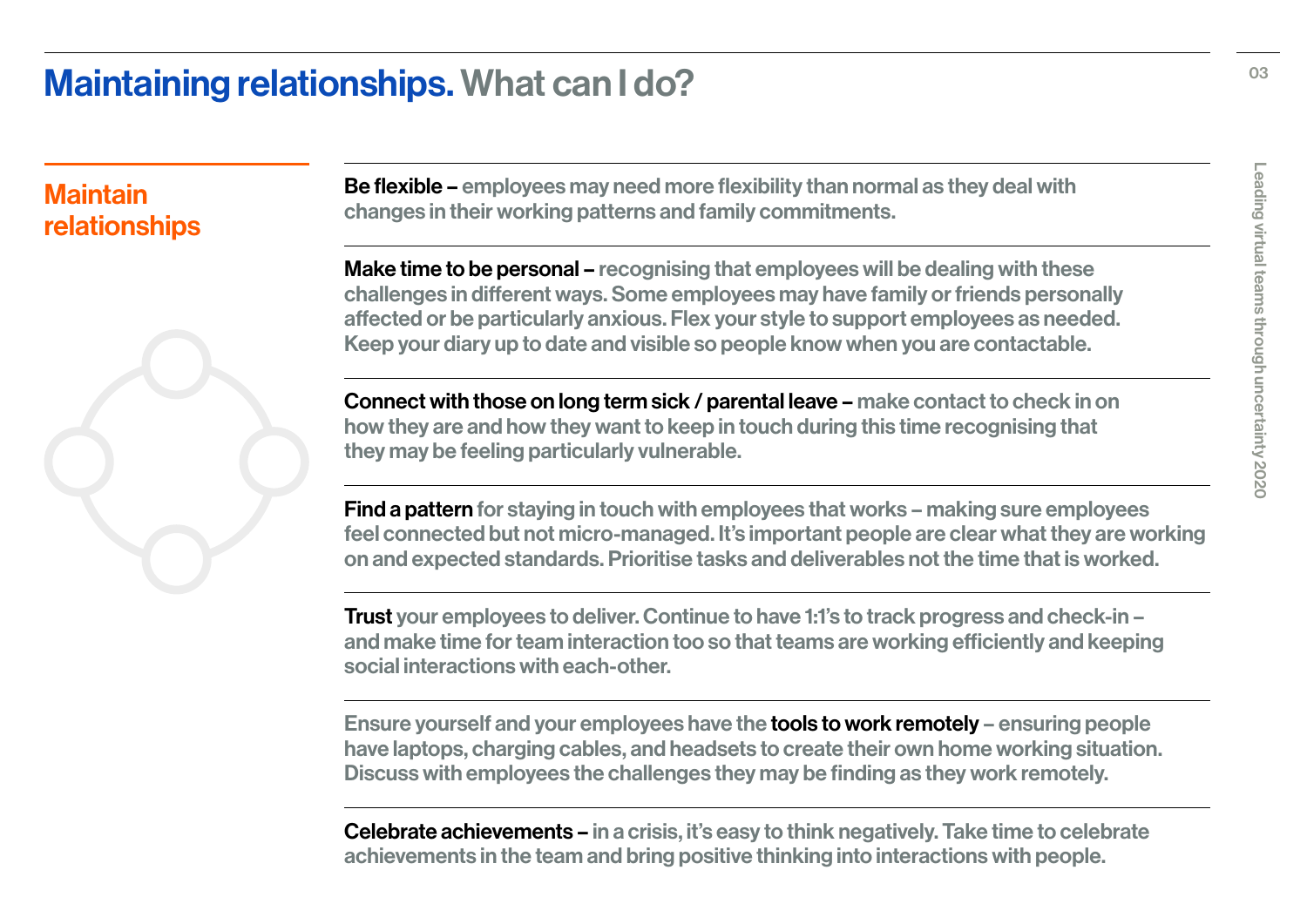### Use technology to support you. What can I do?

Use technology to support you

Create technology-enabled meetings – Webex and Skype both allow for screen-sharing and video-audio enabled meetings.

Use online resources to build confidence – encourage teams to make use of materials available to become more confident using tools such as Webex and Skype. Lead by example with this.

Encourage employees to switch on cameras to enhance virtual meetings.

Keep meetings sharp and focused – stick to meeting basics and try to send agendas where possible.

Flex your facilitation approach – ensure meetings flow and everyone is able to contribute. Call on people by name for input to minimise people speaking over each other. Suggest people go on mute when not speaking to avoid background noise.

Consider asking team members to chair meetings – to build their skillsets – as well as sharing the responsibility for organising.

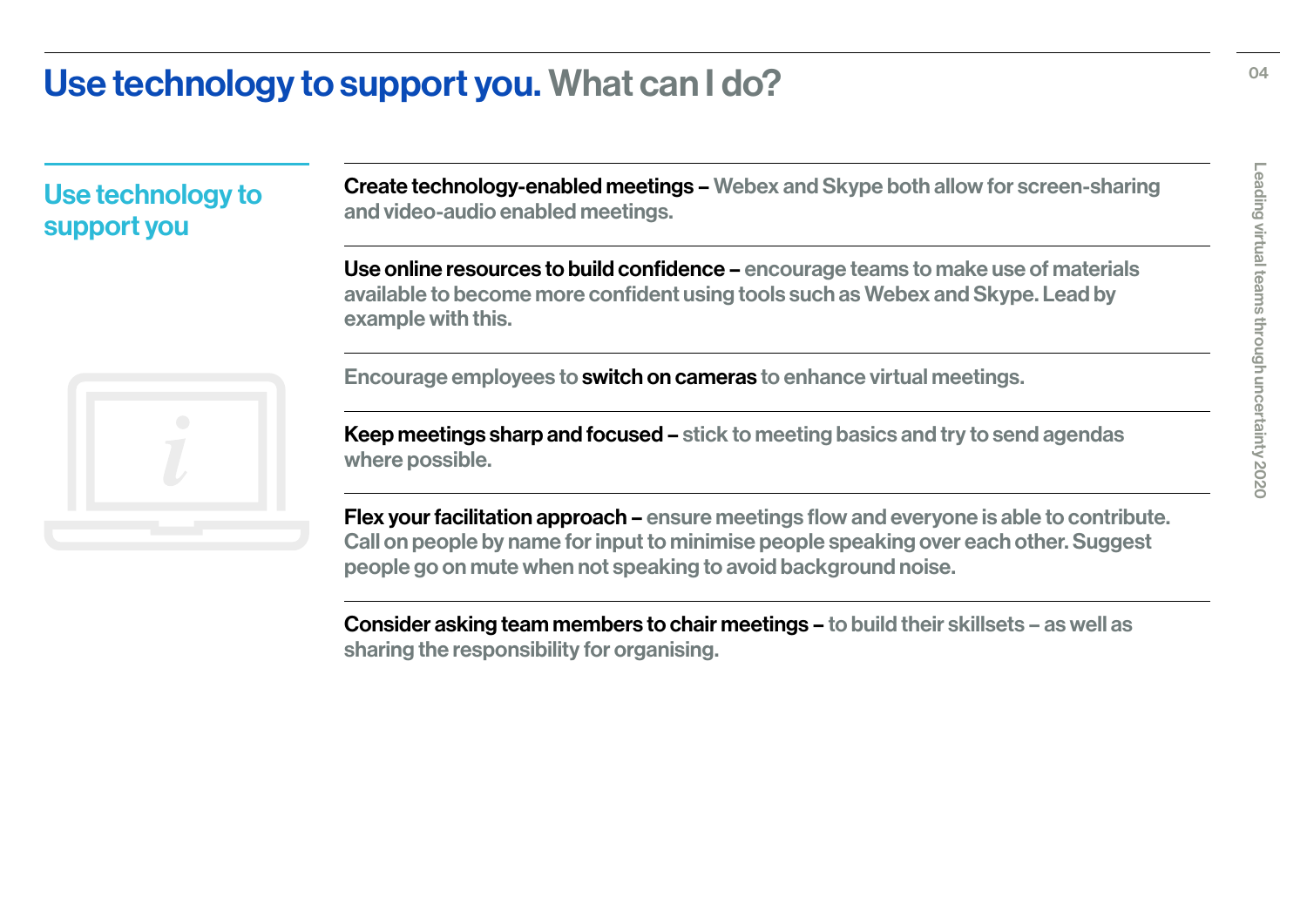#### Focus on wellbeing. What can I do?

Focus on wellbeing Set your working pattern – try to mirror your normal working pattern and dress for your day so you keep a similar mindset as if you were in the office.

> Take regular breaks – it's not healthy to work straight through the day. Remember to take a lunch break or other short breaks throughout the day.

Exercise – standing up, stretching, going out for walks (if permitted by government guidelines), popping out to the garden, or doing something a bit more vigorous will keep your mind more alert.

Seize the daylight – our exposure to sunshine is limited especially in the winter months so if you see a gap in the clouds why not be flexible with your lunch break, switch off, and get some fresh air.

Make the most of your 'me-time' – the benefit of not commuting means you will have 'extra me-time'. Make sure your personal schedule allows for relaxation.

Try to move your equipment out of sight when not working. When the working day is done, switch off!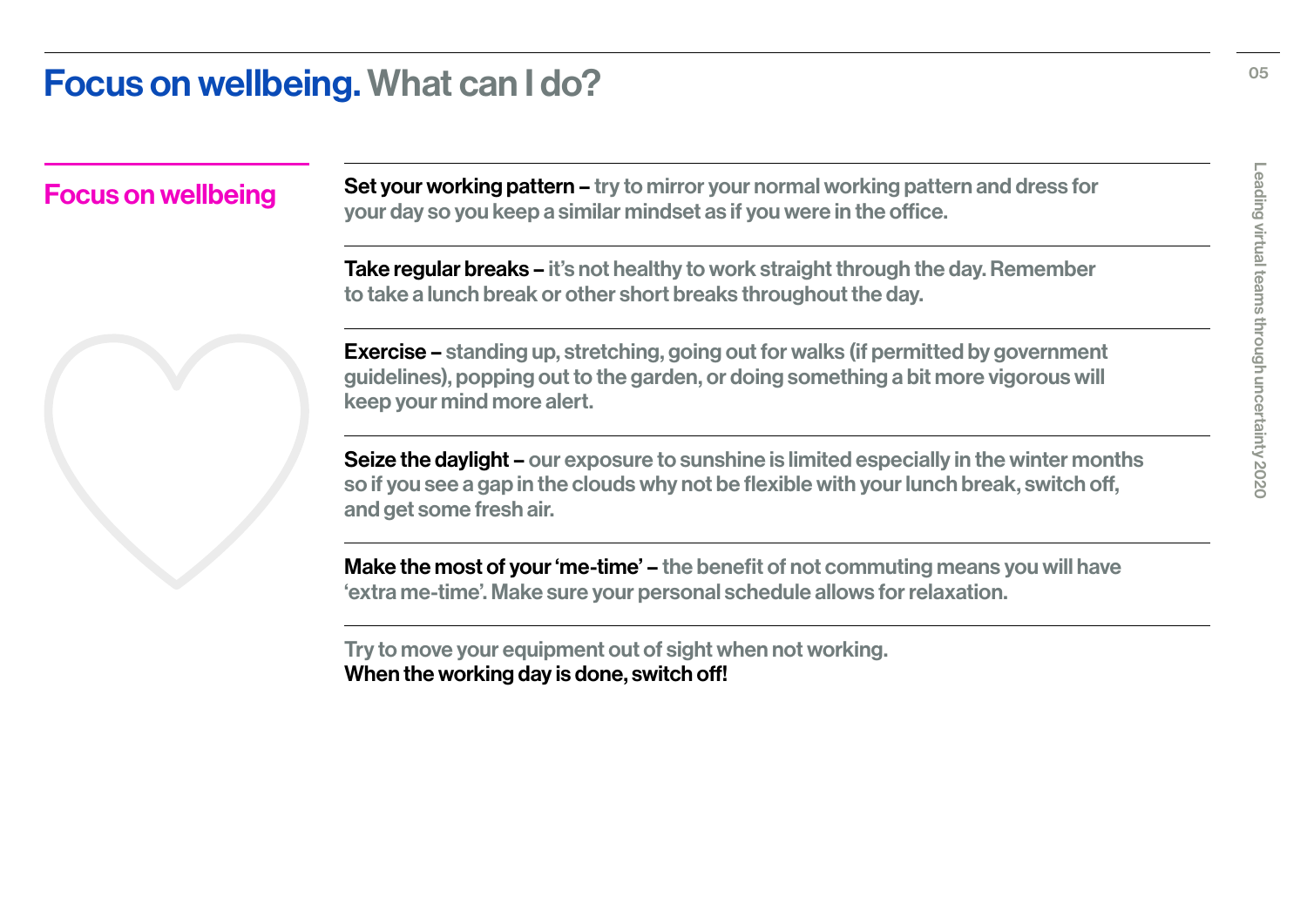#### Use the support available to you. What can I do?

Use support available to you Work through challenges – acknowledge that things may not work perfectly from day one. As a leader, it's important you encourage teams to work through any challenges and find a structure that supports them at this time. Capture what is working well and also what employees are finding more challenging. Where possible, work together to find solutions to these challenges.

#### Tools available to support you and your teams at this time:

[Encourage everyone to read direct communications and Lloyd's COVID-19 Hub](https://www.lloyds.com/news-and-risk-insight/media-centre/coronavirus-updates-hub) [for latest information](https://www.lloyds.com/news-and-risk-insight/media-centre/coronavirus-updates-hub) 

[Leading at a Distance](https://www.linkedin.com/learning/leading-at-a-distance/remote-workers-are-the-future-of-business?trk=lilblog_03-11-20_new-to-working-remotely-resources_learning) 

[Managing Teams Virtually](https://www.linkedin.com/learning/managing-virtual-teams-4/managing-people-at-a-distance?trk=lilblog_03-11-20_new-to-working-remotely-resources_learning) 

[Managing stress for positive change](https://www.linkedin.com/learning/managing-stress-for-positive-change/welcome?trk=lilblog_03-11-20_new-to-working-remotely-resources_learning)

[Building Resilience](https://www.linkedin.com/learning/building-resilience/what-why-and-how-to-become-resilient?trk=lilblog_03-11-20_new-to-working-remotely-resources_learning)

[Mental Health UK](https://mentalhealth-uk.org)

**[Mind](https://www.mind.org.uk/coronavirus-we-are-here-for-you/)**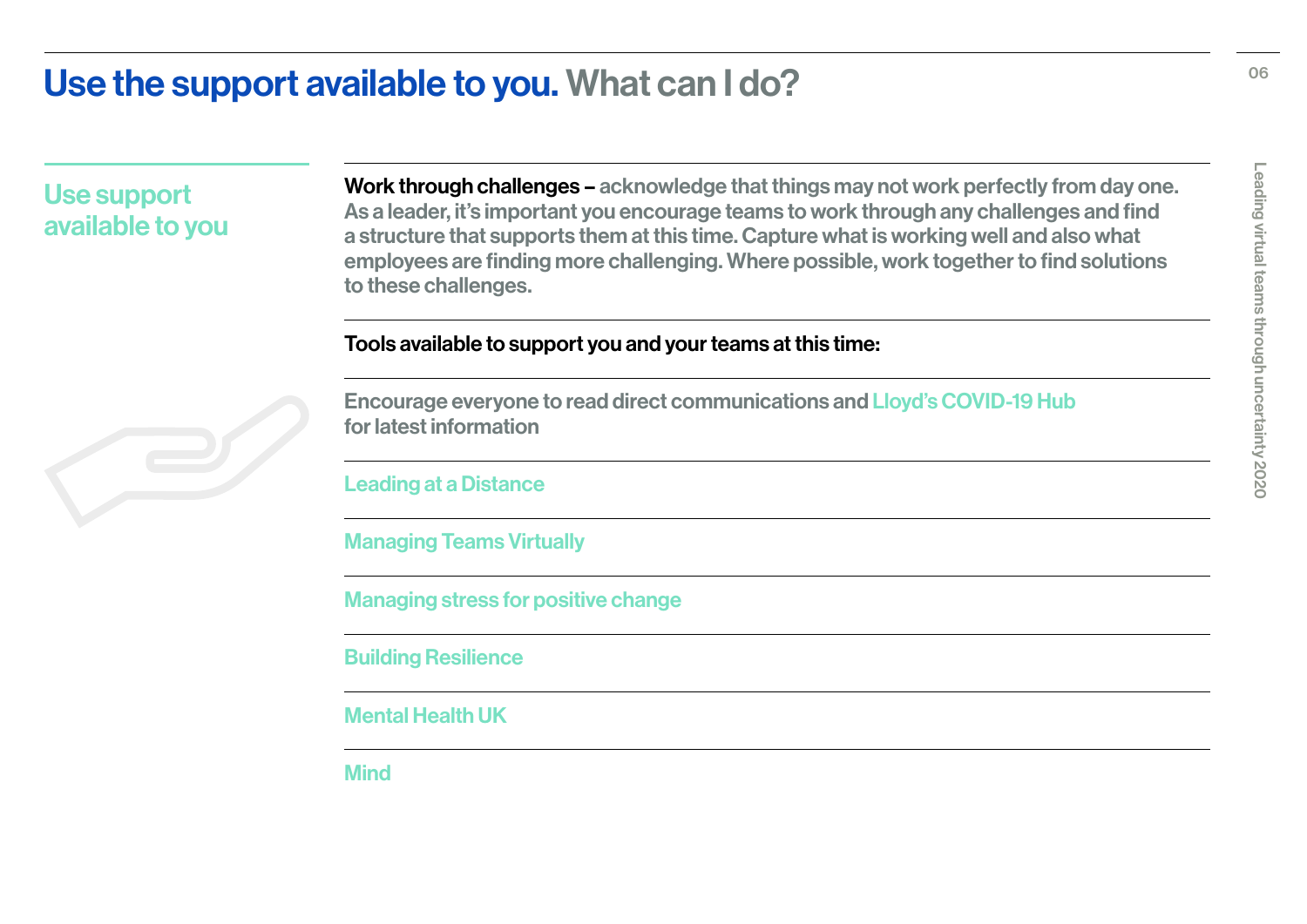#### Be aware of the impact on yourself as a leader

As a line manager - being the one that is supposed to have the answers is stressful so be aware of this and explain to colleagues that you won't always have the answers but can work with them to find solutions.

Things are moving so quickly, we are focusing on making decisions that require both immediate answers and others that are longer term - and so some answers will come but at a later stage.

Here are some tips to look after your own wellbeing:

If you are feeling overwhelmed, reach out to your peers to support one other on what is working and what isn't.

Remember to practise what you are telling others - share with your own Line Manager how you are feeling too.

Recognise that this is new and challenging - and will therefore feel strange and at times uncomfortable.

Stay informed so you are aware of latest views and agreed actions.

Nominate someone as a deputy who can cover for you if this is needed.